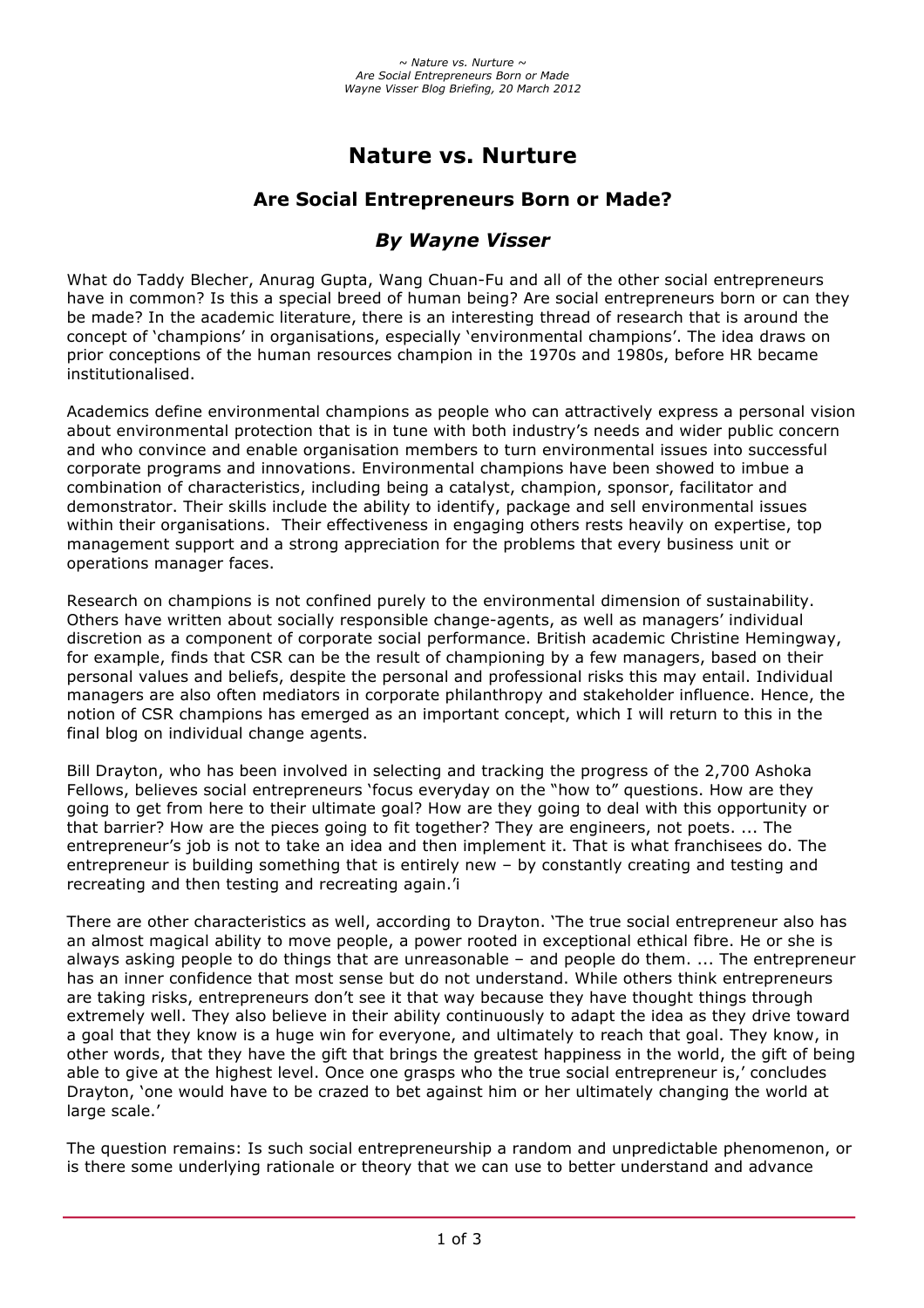sustainability innovation? I did a research project with my colleagues at Cambridge University to answer this question.ii In our attempt to 'map the territory', we created a model that looked at the Enablers, Processes and Agents of sustainability innovation. There were a number of interesting findings.

First, of the four Enablers of innovation that we identified – government, finance, technology and culture – most people are focused either on finance or technology. For example, in the SustainAbility survey of over 100 social entrepreneurs, 72% cited 'access to finance' as their primary challenge, and much of the report is dedicated to understanding this issue.iii Furthermore, many typical cases held up as innovation success stories – whether they be GE's EcoImagination programme or Vodafone's M-Pesa service – are almost inevitably technology solutions.

The corollary of this finding is that the role of government and culture is being neglected. Government, by setting clear, long term policy targets on social and environmental issues like biodiversity, climate change or access to health and sanitation, can create an enabling environment that allows business to innovate. Likewise, fostering a corporate and national culture of innovation – of opportunity orientation rather than risk obsession – is a necessary precondition for innovation.

In the area of Processes, of which we identified three – individual actions, management systems and tailored approaches – most of the focus has been on individual actions. This mirrored our findings for Agents, where individuals were favoured over companies and non-business agents. Hence, the notion of a sustainability champion or a social entrepreneur trains our hopes on the creative, business-savvy individual. This overlooks the important role of innovation within large companies – what the second in the SustainAbility series of reports called 'intrapreneurship' - as well as the potential for NGOs like Water and Sanitation for the Urban Poor (WSUP) to be part of the innovative solution.

Another interesting finding from my Cambridge research was that most cited cases seem to be innovation processes specifically targeting sustainability issues, rather than efforts at embedding sustainability principles in core innovation processes. This is a fundamental distinction, because it means that most R&D going on in companies – and hence most innovation – is not systematically building in social and environmental criteria. As a result, much like CSR more generally, innovation is a peripheral, project/product specific activity, which is exactly what is preventing scalable solutions from emerging in the mainstream economy. Until CSR is built into every organisational process – and especially into strategic functions like R&D or new product development – we will always be playing on the fringes of the Age of Responsibility.

*Part 7 of 13 in Wayne Visser's Age of Responsibility Blog Series for 3BL Media.*

## **Article reference**

Visser, W. (2012) Nature vs. Nurture: Are Social Entrepreneurs Born or Made, *Wayne Visser Blog Briefing*, 20 March 2012.

#### **Source**

Extracted and adapted from Visser, W. (2011) *The Age of Responsibility: CSR 2.0 and the New DNA of Business*. London: Wiley.

**\*\*\***

## **Part of the WAYNE VISSER BLOG BRIEFING Series**

#### **Copyright 2012 Wayne Visser**